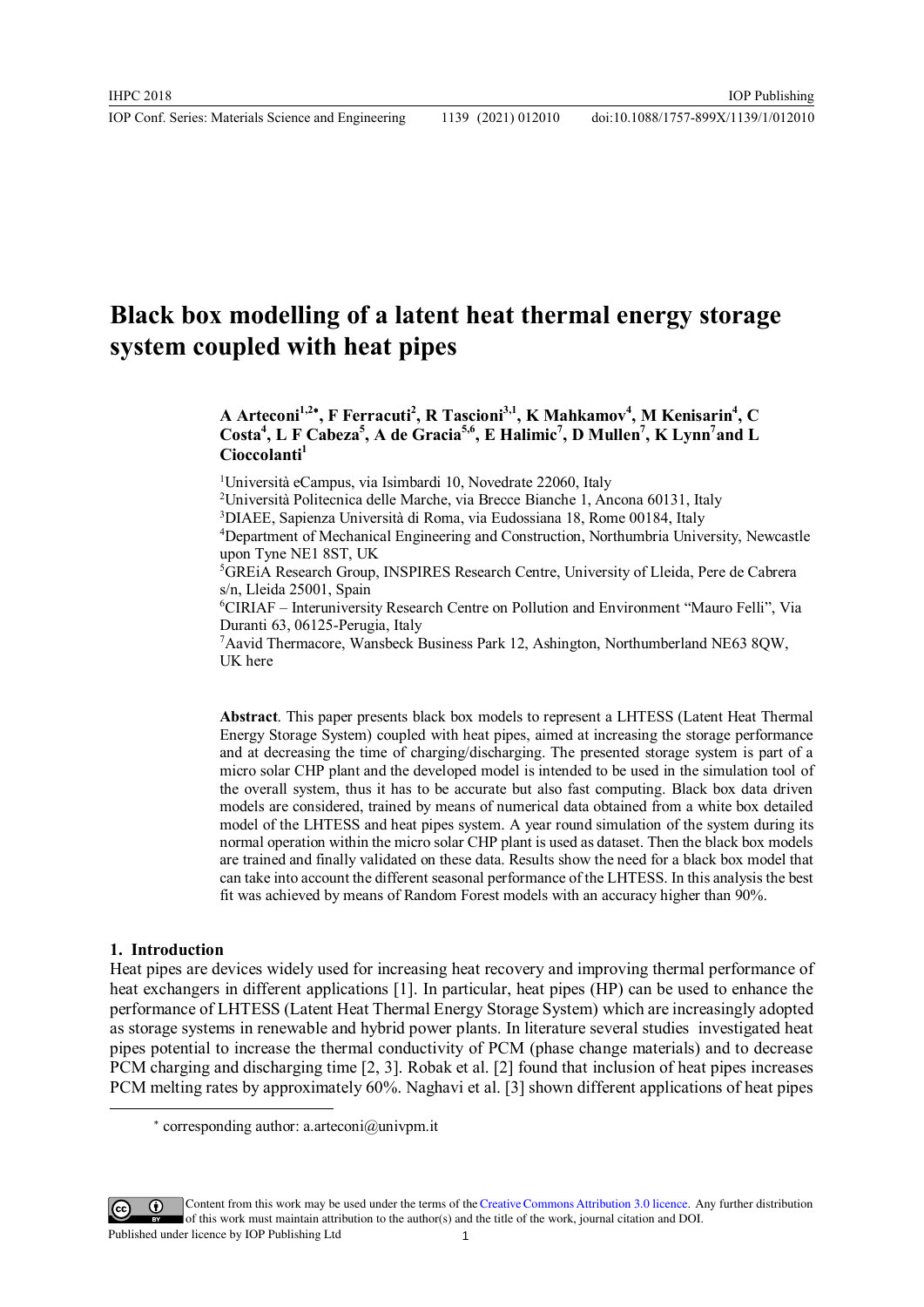coupled with PCM storage systems for low temperature and high temperature solar collectors. Among the other findings, some of the advantages guaranteed by heat pipes are: (i) very low temperature gradients between the two opposite sides of the HPs, so that an almost isothermal heat source is available for the PCM; and (ii) the heat flux through the HPs can be used to provide low heat flux densities within the LHTESS even in presence of large heat flow rates from the heat source/sink [3].

In this study a LHTESS equipped with reversible heat pipes is considered. Such system is embedded in a micro solar CHP (combined heat and power) plant for application in individual dwellings and small business residential buildings for on-site electricity and heat generation (2-kWel/18-kWth), using solar thermal energy at modest temperatures of 250-280°C (as proposed by researchers at Northumbria University [4] and under the European funded H2020 Innova MicroSolar project [5], led by Northumbria). The proposed technology is based on a linear Fresnel mirror solar concentrating collector and a micro Organic Rankine Cycle (ORC) plant [5]. In figure 1 a schematic representation of the micro solar ORC plant is provided.



**Figure 1**. Schematics of the micro solar ORC pant.

The role of the storage system is to store the surplus energy from the solar field and to supply the ORC in case the solar energy is not sufficient. In order to increase the overall efficiency of the plant, in this project new reversible heat pipes are developed by Aavid Thermacore [6]. They are capable of transferring heat at high rate in both directions. This means that heat flows through the heat pipes from the solar circuit to the thermal storage tank with PCM and from the tank to the ORC plant circuit. It is expected that the proposed novel design will significantly increase the specific heat accumulation and storage efficiency. The plant will be tested on the field at Almatret (Lleida, Spain) and, in the meanwhile, a simulation model for the overall micro CHP plant was developed.

Purpose of this paper is to present the modelling of the LHTESS with the embedded heat pipes by means of an accurate but also fast computing model. At this aim, black box models are trained on the basis of a white box model simulation results, representing in detail the real system. This is intended also as a preliminary work to better understand the system behavior and the most influencing parameters, so to easily extend the methodology to the training/validation of black box models by means of experimental data collected during field test.

# **2. Methods**

The LHTESS, as designed by Northumbria University and Aavid Thermacore [4, 6], consists of a rectangular array of heat pipes embedded in PCM and the heat transfer fluid (oil) flows through the heat pipes evaporator /condenser that is not embedded in the PCM, named oil chamber (figure.2).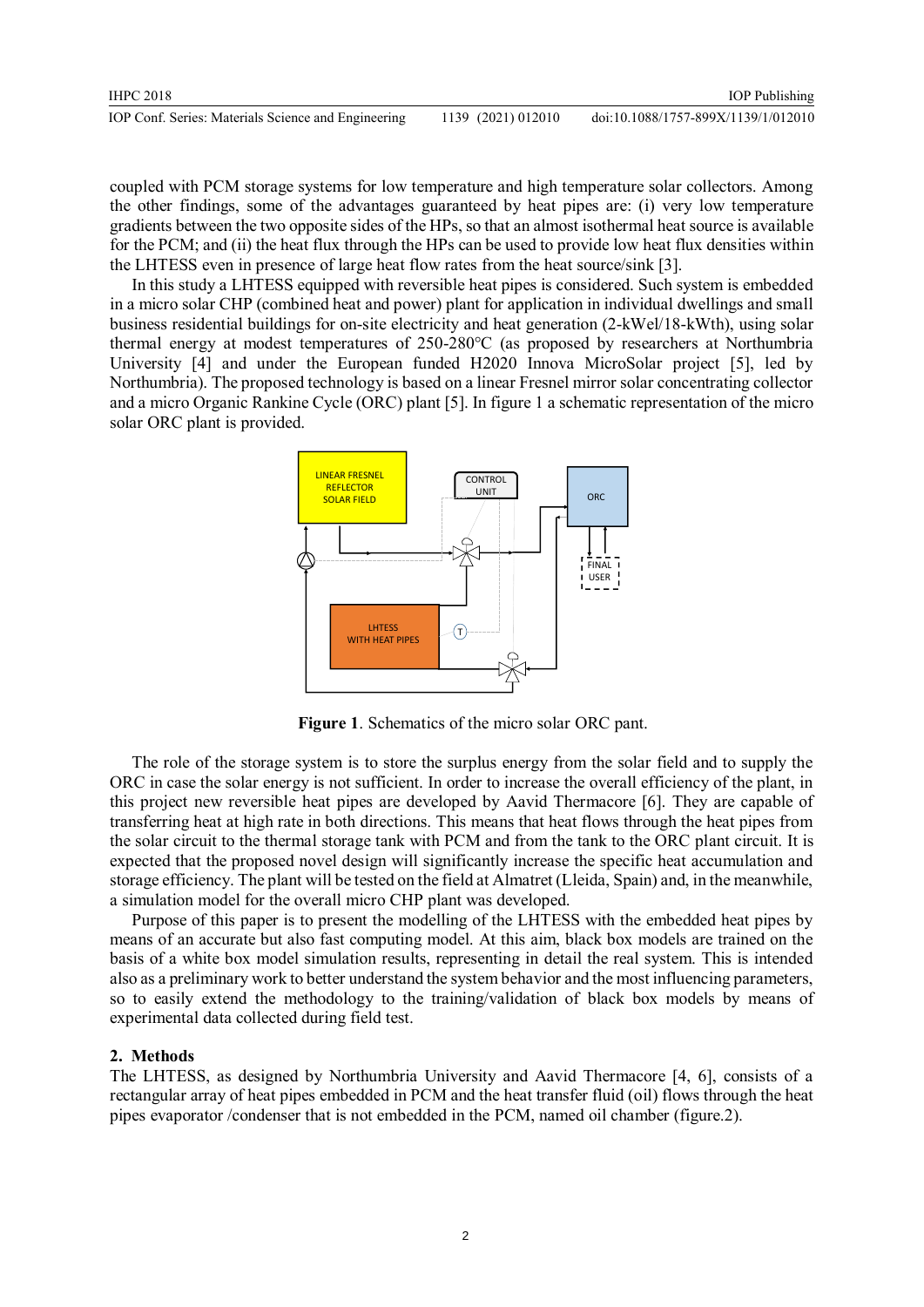

**Figure 2**. Schematic design of the LHTESS.

Given the complexity of the physical behavior of PCM and heat pipes system (which includes also phenomena such as hysteresis or sub-cooling), its physical representation is challenging. In order to have a good representation of the real behavior and to obtain a tool easy to implement in a comprehensive energy system simulation environment, black box models are a good option. The choice of the black box model structure and its identification procedure is a critical issue. In this work AutoRegressive models with eXogenous inputs (ARX), Nonlinear AutoRegressive networks with eXogenous inputs (NARX) and Random Forest (RF) regression models are considered. The performance of the different black box models, in the validation procedure, is compared to the results of the white box model on the basis of the Root-Mean-Square Error (RMSE) and Normalized Root-Mean-Square Error (NRMSE). In particular, accuracy of results is the key performance parameter taken into account to evaluate the effectiveness of the proposed black box models.

## *2.1. LHTESS and white box model description*

The PCM storage material, investigated by Northumbria University and the University of Lleida [7] is made of the so-called solar salt KNO3(40wt.%)/NaNO3(60wt.%), which has high heat of fusion but low thermal conductivity; its melting temperature is in the range  $216-223^{\circ}C$  [8]. In a volume of 1.90 m3 there are 3.8 tons of this material to store about 100 kWh of latent thermal energy from the solar field in order to guarantee 4 hours of ORC unit operation during night time. Reversible heat pipes, developed by Aavid Thermacore [6], are charged with a sufficient amount of demineralized water to carry the required power; they are able to withstand a maximum pressure of 100 bar.

The PCM storage material, investigated by Northumbria University and the University of Lleida [7] is made of the so-called *solar salt* KNO<sub>3</sub>(40wt.%)/NaNO<sub>3</sub>(60wt.%), which has high heat of fusion but low thermal conductivity; its melting temperature is in the range 216-223 °C [8]. In a volume of 1.90 m<sup>3</sup> there are 3.8 tons of this material to store about 100 kWh of latent thermal energy from the solar field in order to guarantee 4 hours of ORC unit operation during night time. Reversible heat pipes, developed by Aavid Thermacore [6], are charged with a sufficient amount of demineralized water to carry the required power; they are able to withstand a maximum pressure of 100 bar.

The physically based PCM storage tank model was developed according to the guidelines of the IEA Task 32 report on advanced storage concepts [9]. The PCM is supposed isotropic and isothermal in each time-step. Hysteresis and sub-cooling effects are neglected. The white box model represents the behavior of the heat pipes by means of: (i) a limitation in the maximum power exchanged with the oil because of the limited heat pipes capacity (40 kW) and (ii) a minimum temperature difference between the oil and the PCM equal to 5°C.

The dataset used for training the black box models is represented by the simulation results of the white box model. The white box model is implemented in TRNSYS (an environment for transient representation of thermal systems behavior [10]) within the overall micro-solar CHP plant. A full year of operation of the plant, set in the city of Cagliari in Italy (local coordinates  $39^{\circ}$  22'  $38.41'$ . N and  $9^{\circ}$ 12' 16.61'' E), is considered. Therefore, the operating conditions of the LHTESS during its operation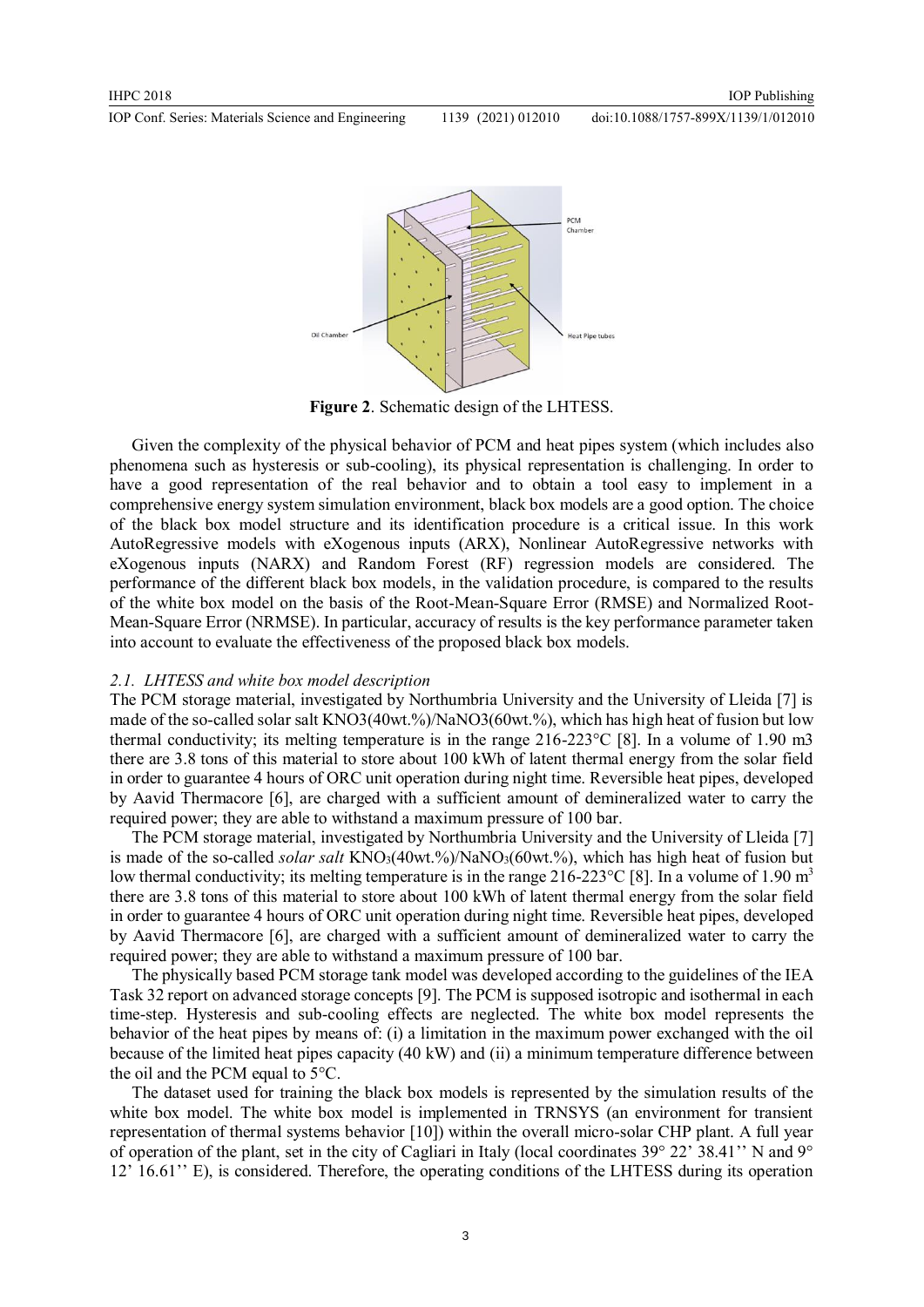in the integrated plant are taken into account. The simulation time step is 10 minutes  $(T_c,$  sampling period).

The input variables to the black box models are:

- Oil inlet temperature  $(T_{OIL}^{in})$ ;
- Oil inlet flow rate  $(F_{OIL}^{in})$ ;
- Ambient temperature  $(T_A)$ ;
- Direct Normal Irradiance  $(DNI)$  of the sun;
- Operation mode of the plant  $(OM)$ . Indeed, there are 6 different operation modes in the control strategy of the micro solar CHP plant, where the LHTESS can be charged or discharged in different operating conditions.

The input variables are averaged to better reflect their influence on the output variables by a test and trial procedure. Eventually,  $T_A$  is filtered by a median filter over a 24 hours period, while  $T_{OIL}^{in}$ ,  $F_{OIL}^{in}$  and DNI are filtered by a median filter over a 2 hours period and  $OM$  is filtered by a mode filter over a 24 hours period. The output variables of the black box models, i.e. the variables to be predicted, are:

- Oil outlet temperature  $(T_{OIL}^{out})$ ;
- Temperature of the TES  $(T_{TES})$ ;
- Thermal losses of the TES to the environment  $(P_{LASS})$ .
- In figure 3 the input and output variables of the black box models are represented.



**Figure 3**. Schematic representation of the Black Box models input and output variables.

#### *2.2. ARX models*

The autoregressive model with exogenous inputs is a linear model defined by the equation 1 as in [11]:

$$
A(z)y(k) = B(z)u(k) + v(k)
$$
 (1)

with  $A(z)$  and  $B(z)$  denoting polynomials with respect to time-shift operator z:

$$
A(z) = 1 + a_1 z^{-1} + \dots + a_{na} z^{-na}
$$
 (2)

$$
B(z) = b_0 + b_1 z^{-1} + \dots + b_{nb} z^{-nb}
$$
 (3)

The ARX model considered in this study for simulation can be mathematically represented as: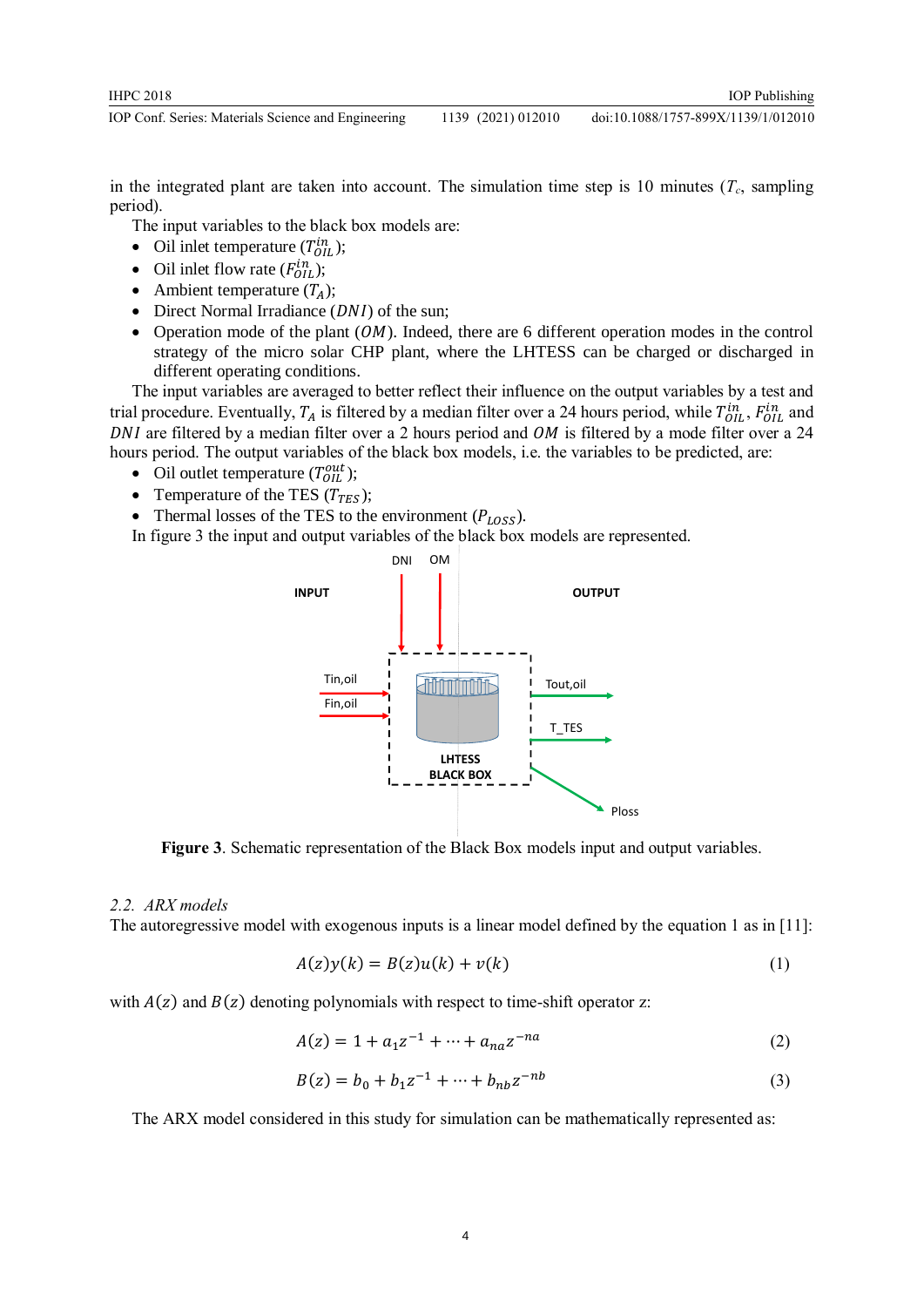$$
doi:10.1088/1757-899X/1139/1/012010
$$

$$
\sum_{i=0}^{n_a} a_i \hat{y}(k-i) = \sum_{j=0}^{n_b} b_{1j} F_{OIL}^{in}(k-j-n_k) +
$$
  
+ 
$$
\sum_{j=0}^{n_b} b_{2j} T_{OIL}^{in}(k-j-n_k) + \sum_{j=0}^{n_b} b_{3j} T_A(k-j-n_k) + \sum_{j=0}^{n_b} b_{4j} DNI(k-j-n_k) +
$$
  

$$
\sum_{j=0}^{n_b} b_{5j} OM(k-j-n_k)
$$
 (4)

where  $k = nT_c$  denotes time,  $n \in \mathbb{Z}$ , sampling period  $T_c$  and  $a_i$ ,  $b_{1j}$ ,  $b_{2j}$ ,  $b_{3j}$ ,  $b_{4j}$  and  $b_{5j}$  denote the unknown model parameters.  $n_a$ ,  $n_b$  and  $n_k$  are the orders of the model (so called hyper-parameters) associated with output, inputs and dead time in the system, respectively.  $\hat{y}(k)$  represents the estimated outputs, namely  $T_{OIL}^{out}$ ,  $T_{TES}$  and  $P_{LOSS}$ .

#### *2.3. NARX models*

The A nonlinear autoregressive network with exogenous inputs is a special case of Recurrent Neural Network (RNN), which proved to be a very successful modeling tool for nonlinear systems and especially time series [12]. NARX networks converge faster, are less likely to develop long-term dependencies and typically have better generalization abilities than other networks [12]. The NARX structure considered in this study for simulation can be mathematically represented as:

$$
\hat{y}(k) = f[F_{OL}^{in}(k - n_k), ..., F_{OL}^{in}(k - n_k - n_b), F_{OL}^{in}(k - n_k), ..., F_{OL}^{in}(k - n_k - n_b), T_A(k - n_k), ..., T_A(k - n_k - n_b), DNI(k - n_k), ..., DNI(k - n_k - n_b), OM(k - n_k), ..., OM(k - n_k - n_b)]
$$
\n(5)

The nonlinear mapping  $f$  is generally unknown and can be approximated, for example, by a standard Multilayer Perceptron (MLP) network.

Since in this paper the black box model is intended to be used as simulation model, the true past values of  $\hat{y}(k)$  are not available when the model is deployed (differently from predictive models). Therefore, the resulting architecture is a particular case of NARX network.

#### *2.4. Random forest*

Breiman [13] defined a "random forest" as a variant of bagging meta-algorithm. Random forest is a general class of ensemble building methods which use decision trees for regression or classification. To be labeled a "random forest", an ensemble of decision trees should be built by generating independent and identically distributed random vectors and should make use of each vector to model a decision tree. Therefore, a random forest could be built by sampling from the data set or feature set or just varying randomly some of the parameters of the tree. Any combination of these sources of diversity will also lead to a random forest.

#### *2.5. Identification procedure*

Data pre-processing is the first step before the identification procedure. In particular, for ARX, data detrend is performed. This data processing operation helps to estimate more accurately linear models and overcome their inability to capture arbitrary differences between input and output signal levels. For NARX, data are normalized in the range [-1; 1] since a sigmoid function is considered in the hidden layer. In order to reduce the overfitting issue, regularization term is considered for both ARX and NARX. For all the three models, the 10-fold cross-validation technique is used. Only for RF modelling, the input operation mode of the plant  $(OM)$  is considered as a categorical predictor.

The System Identification Toolbox in Matlab [14] is applied on a training dataset to estimate the unknown parameters for ARX. In the NARX model, instead, the optimal values of the model parameters have been estimated using the Neural Network Toolbox. Finally, RF regression model is built by the Statistics and Machine Learning Toolbox.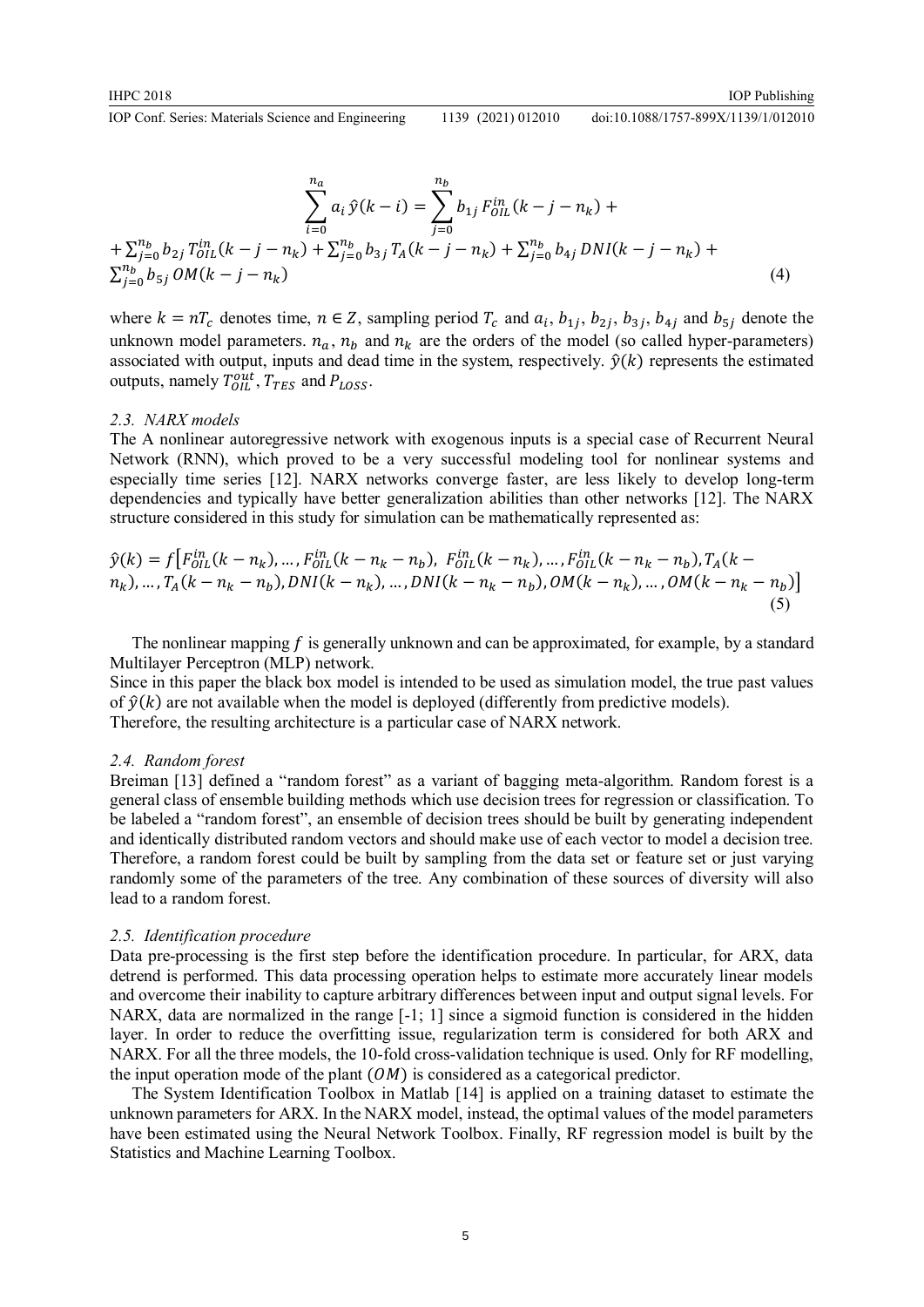A grid search optimization procedure is considered to set the hyperparameters of the three models, in particular, the orders of ARX (i.e,  $n_a$ ,  $n_b$  and  $n_k$ ), the orders of NARX (i.e,  $n_b$  and  $n_k$ ) and the orders of regression (i.e.,  $n_b$  and  $n_k$ ), the leaf size and the number of decision trees of RF model.

- After identification, the models are tested by means of the following indicators:
- the RMSE-values on the validation dataset;
- the level of fit (NRMSE) on the whole dataset.

The RMSE (root mean square error) is the objective function to be minimized both for training and validation sets. RMSE is defined as follows:

$$
RMSE = \left(\frac{1}{N} \sum_{k=1}^{N} e(k)^2\right)^{1/2} \tag{6}
$$

where N is the number of samples and  $e(k) = y(k) - \hat{y}(k)$  represents the difference between the variable  $\hat{v}(k)$  predicted by the simulation model and the variable  $v(k)$  predicted by the white box model. NRMSE values are the normalized root mean square errors and thus they show in percentage the model goodness of fit.

## **3. Results**

The different black box models were first trained and then tested, as described in the previous section. Firstly, the ARX models were considered, because they have a simpler structure. Then the NARX and eventually the RF models, in order to improve the performance in fitting with the white box model.

## *3.1. ARX model results*

The optimum parameters of the ARX model identified are:  $n_a=4$ ,  $n_b=4$  and  $n_k=3$  for  $T_{TES}$ ;  $n_a=1$ ,  $n_b=9$ and  $n_k$ =0 for  $T_{OIL}^{out}$ ;  $n_a$ =0,  $n_b$ =6 and  $n_k$ =0 for  $P_{LOSS}$ . The RMSE and NRMSE values are reported in Table 1.

| Output variable | <b>RMSE</b>   | <b>NRMSE</b> |  |  |
|-----------------|---------------|--------------|--|--|
| $T_{TES}$       | 3.1 $(C)$     | 0.241        |  |  |
| $T_{OIL}^{out}$ | $8.4\,(°C)$   | 0.914        |  |  |
| $P_{LOSS}$      | $71.4$ (kJ/h) | 0.362        |  |  |

**Table 1.** ARX results.

The NRMSE obtained with the ARX model is not very good, especially for the variable  $T_{TFS}$ . Looking in detail to the trend of such variable during the year (figure 4a e figure 4b), a different behavior of the storage system in summer and in winter is evident. That was expected, because the micro-solar CHP plant performance is strongly influenced by the solar radiation available. In winter the plant is off for longer periods of time and the LHTESS is partially charged, without reaching the melting condition, and rarely discharged. In summer, instead, the LHTESS works properly and can be fully charged and discharged using the latent heat available.

The ARX model, as here identified, cannot represent such different behaviors by means of a single model. Looking at the predicted and original values of the output variables (figure 4a e figure 4b), the model can mimic the LHTESS temperature much better in summer than in winter. For this reason, a separate identification procedure for the two seasons was performed. The global performance indicators of the two new ARX models are reported in Table 2.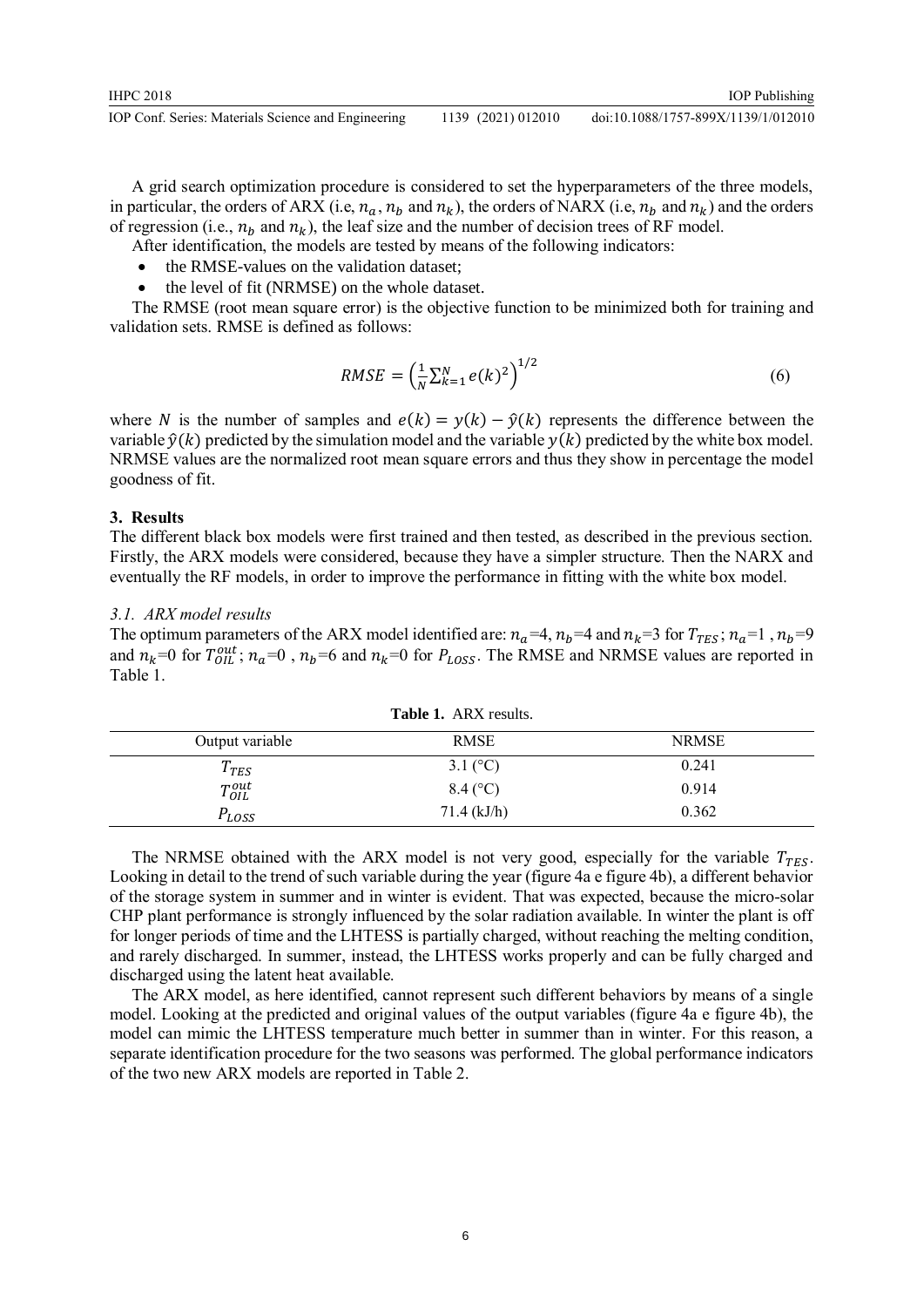| <b>Table 2.</b> First results in summer and white. |              |              |  |
|----------------------------------------------------|--------------|--------------|--|
| Output variable                                    | <b>NRMSE</b> | <b>NRMSE</b> |  |
|                                                    | summer       | winter       |  |
| $T_{TES}$                                          | 0.455        | 0.077        |  |
| $T_{OIL}^{out}$                                    | 0.914        | 0.884        |  |
| LOSS                                               | 0.415        | 0.167        |  |

Table 2. ADV results in summer and winter.

The results show an increased ability, even if still low, of the summer ARX model to predict the output variables trend, while in winter the goodness of fit is still poor.



**Figure 4**. Predicted (p) vs original (o) values of the output variables for the ARX model in (a) winter and in (b) summer.

## *3.2. NARX model results*

Given the unsatisfying results shown in the previous section, another class of black box models was considered. The optimum parameters of the NARX model identified are:  $n_h$ =12 and  $n_k$ =0. The RMSE and NRMSE values are reported in Table 3. Again, a single NARX model cannot properly predict well the different LHTESS behavior in the different seasons. Considering the results already obtained for the ARX model, the NARX model has not been furtherly investigated.

| <b>Table 3.</b> NARX results. |               |              |  |
|-------------------------------|---------------|--------------|--|
| Output variable               | <b>RMSE</b>   | <b>NRMSE</b> |  |
| $T_{TES}$                     | $2.8$ (°C)    | 0.303        |  |
| $T_{OIL}^{out}$               | $6.9$ (°C)    | 0.931        |  |
| $P_{LOSS}$                    | $60.4$ (kJ/h) | 0.463        |  |

## **Table 3.** NARX results.

## *3.3. RF model results*

In order to improve the ability to reproduce the behavior of the LHTESS during the whole year, a more complex category of black box models was considered. Indeed the RF models contain internal different models and their outcome is an average of all the included models. The optimum parameters of the RF model identified are:  $n_b$ =12 and  $n_k$ =0 and it is used 1 leaf size and 20 decision trees. In Table 4 the corresponding RMSE and NRMSE values are reported.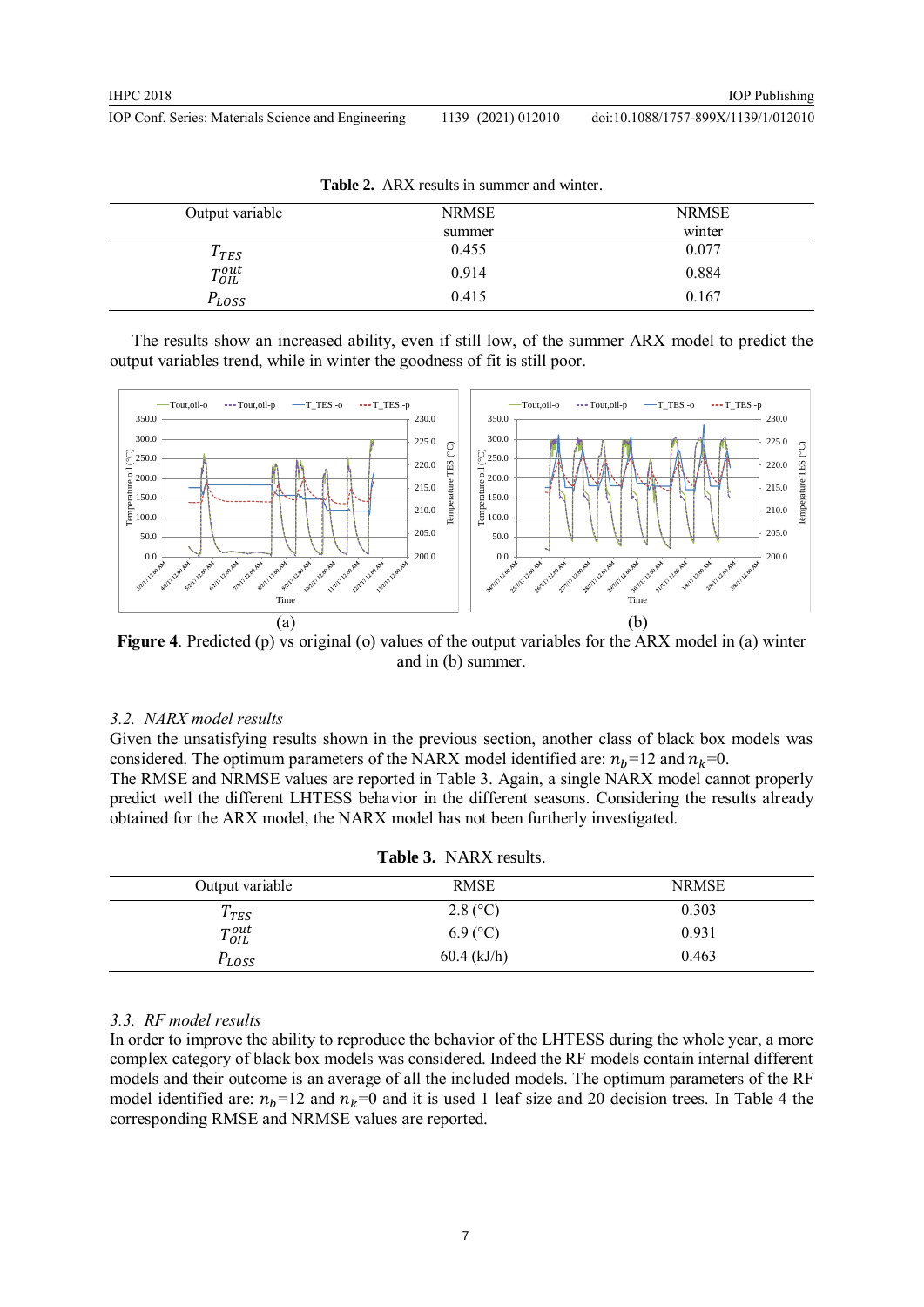| IOP Conf. Series: Materials Science and Engineering |  | 1139 (2021) 012010 |
|-----------------------------------------------------|--|--------------------|
|-----------------------------------------------------|--|--------------------|

doi:10.1088/1757-899X/1139/1/012010

| Table 4. RF results. |                     |              |  |
|----------------------|---------------------|--------------|--|
| Output variable      | RMSE                | <b>NRMSE</b> |  |
| $T_{TES}$            | $0.7$ (°C)          | 0.904        |  |
| $T_{OIL}^{out}$      | 4.2 ( $^{\circ}$ C) | 0.973        |  |
| $P_{LOSS}$           | $15.3$ (kJ/h)       | 0.929        |  |

In this case the NRMSE (FIT) obtained is pretty good, especially for  $T_{OIL}^{out}$  and  $P_{LoSS}$ . Even the prediction of  $T_{TES}$  has been greatly improved and can be considered acceptable. However, looking at the RMSE values, it must be highlighted that, even if the absolute value of the RMSE is low, it could have a huge influence. For example, a RMSE of 0.7°C on the  $T_{TES}$  is not big, but given that the melting temperature range is 7°C (216-223°C), it could affect the ability to predict the latent heat available. Furthermore,  $T_{OIL}^{out}$  has values around 250-300°C, thus a RMSE of 4.2°C is a very small error in prediction, nevertheless the oil mass flow rate is pretty big, then also a small error in this temperature prediction is translated in a consistent mistake in assessing the heat exchanged with the TES. Instead the RMSE on the  $P_{LoSS}$  (kJ/h) is really very low, even if the relevance of this output variable is limited. It could also be obtained as result of a calculation, once known the input variables and the other output variables.

In figure 5a and figure 5b the predicted and original output variables are shown for the two seasons. Predicted  $T_{OIL}^{out}$  follows pretty good the trend of the original value, while  $T_{TES}$  shows, especially in winter, an oscillating trend not visible in the original variable. As already mentioned, in winter there are long periods in which the LHTESS does not exchange energy with the rest of the plant, because there is not a surplus of energy to be stored or recovered. During these periods the TES exchanges heat only with the external environment as thermal losses. Thus, the  $T_{TES}$  results highly correlated with the external ambient temperature and this is reflected by the prediction of the black box model. However, the variability of the external ambient temperature is much higher than the actual variability of the temperature of the storage tank.



**Figure 5**. Predicted (p) vs original (o) values of the output variables for the RF model in (a) winter and in (b) summer.

Such aspect could be further improved with an in depth study of the influence of the input data on the output variables, in order to better represent the system behavior during the whole year. In Fig. 6 the influence of each input variable on the output variables is shown. In particular, for any variable, the prediction importance is the increase in prediction error if the values of that variable are permuted across the out-of-bag observations. This measure is computed for every tree, then averaged over the entire ensemble and divided by the standard deviation over the entire ensemble (it is a number  $\geq 0$ ).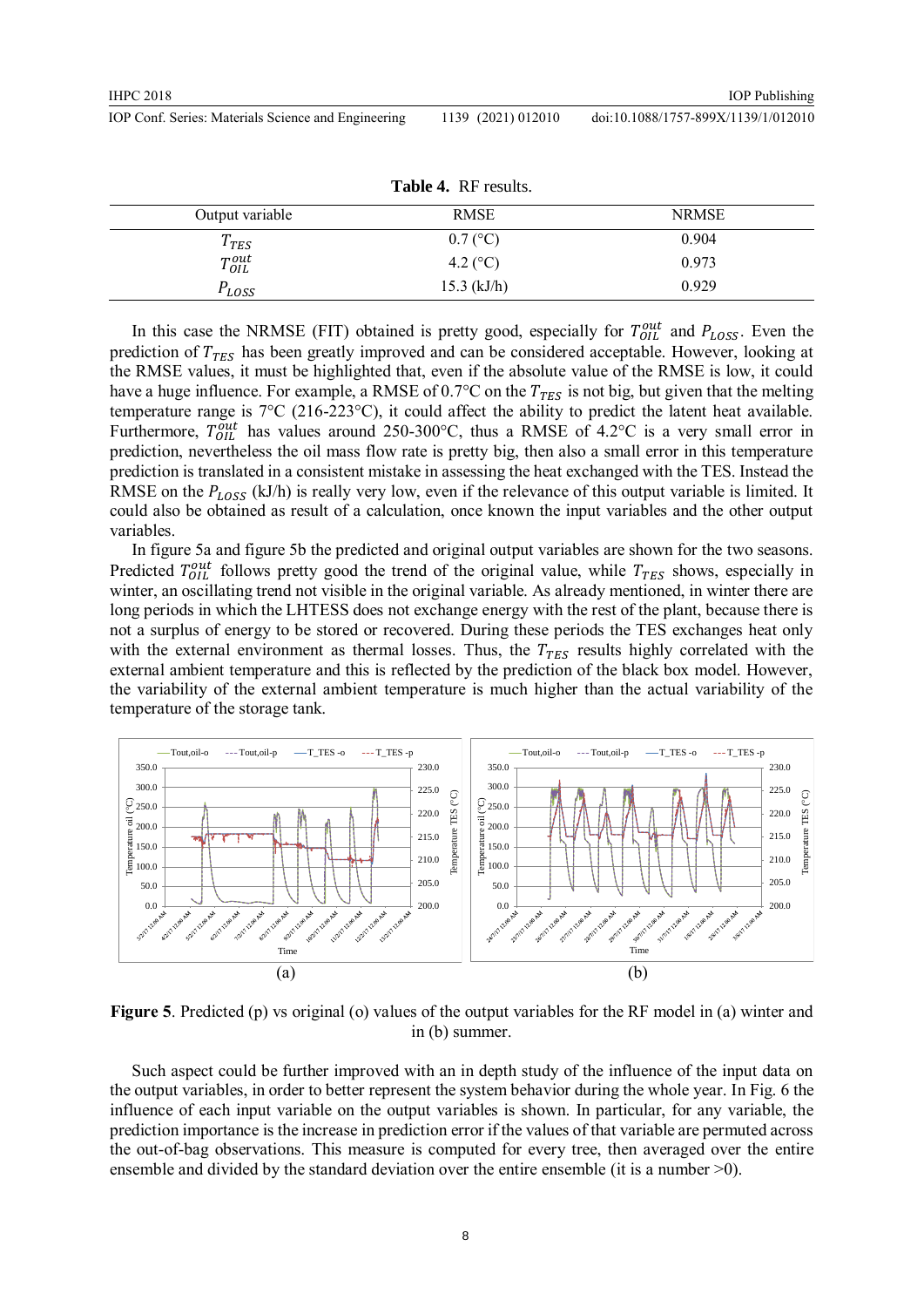doi:10.1088/1757-899X/1139/1/012010



Figure 6. Influence of the input variables on the output variables: a) T\_TES, b) Tout,oil, c) Ploss.

It can be observed that  $T_{OIL}^{in}$  and DNI are the most influencing variables for all the different outputs. Moreover it is confirmed that the ambient temperature has also a quite important effect on the heat losses and on the TES temperature, as already discussed previously.

# **4. Conclusions**

In this study a first attempt to model a complex Latent Thermal Heat Energy Storage System (LHTESS) coupled with heat pipes by means of black box models is presented. Several configurations of black box models were considered in order to find a good fit between predicted and original values of the output variables of the system. As original values were taken the simulation results of a white box model of the LHTESS placed in a micro-solar CHP plant, obtained with a dynamic simulation tool to represent the system behavior during variable operating conditions.

The analysis performed is intended as a preliminary study to better understand the influence of the